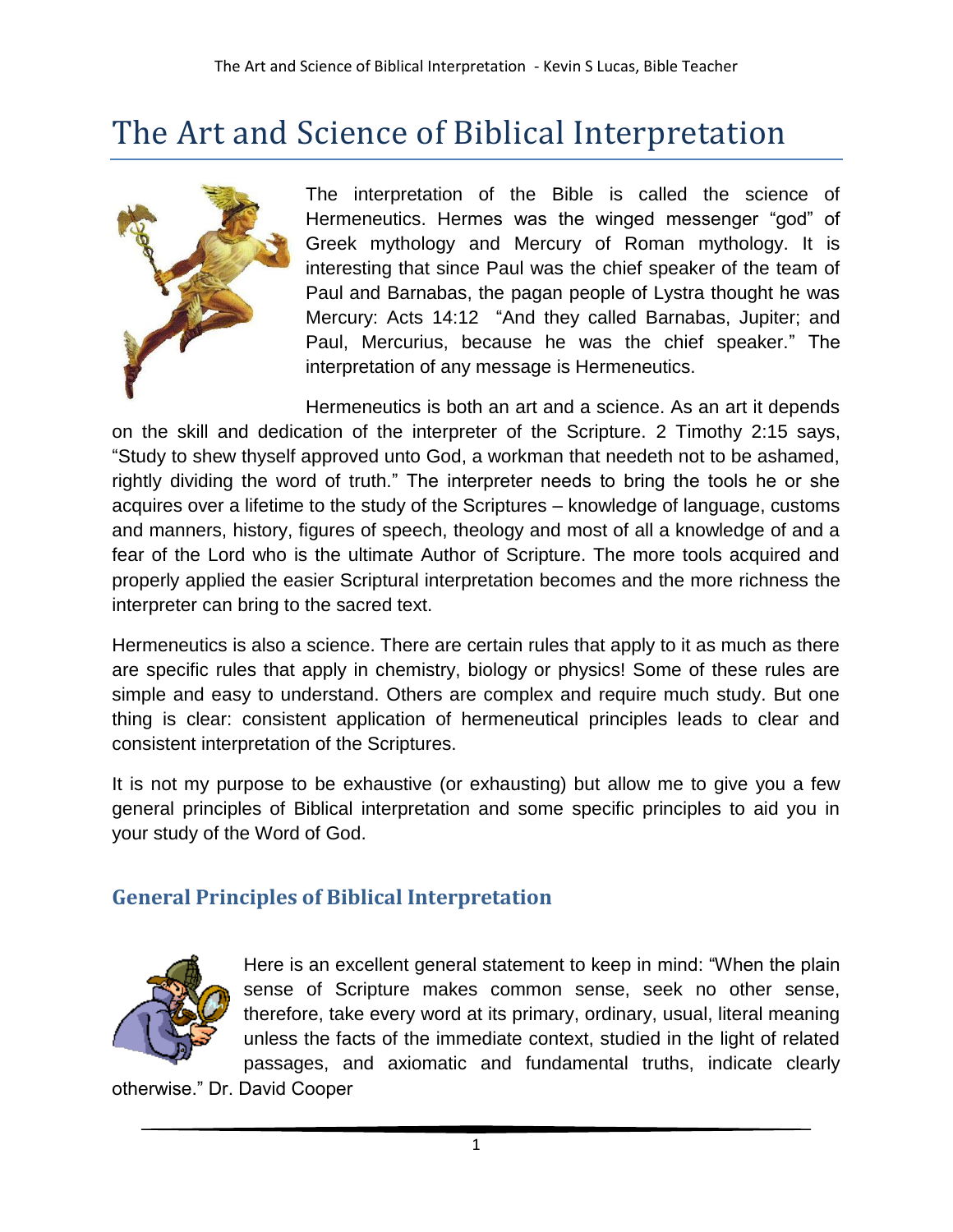Some have shortened this to the following statement: "When the plain sense of the Scripture makes common sense then seek no other sense, lest it result in nonsense!"

There are four general principles in this definition:

Interpret simply.

Interpret contextually.

Interpret grammatically.

Interpret by comparing Scripture with Scripture.

Let's briefly examine each:

**Interpret simply**. The Scriptures were not given as a puzzle to unlock or a challenge to be surmounted by the best and brightest minds. God's intention is speak to us plainly, simply, and without confusion. We are flawed creatures because of sin, so God speaks to us in a language we can understand without secret codes to crack, hidden meanings to decipher, or wild, ecstatic utterances to unravel. When the plain sense of Scripture makes common sense, then seek no other sense!

Paul writes to Timothy in II Timothy 3:15 "And that from a child thou hast known the holy scriptures, which are able to make thee wise unto salvation through faith which is in Christ Jesus. 16 All scripture is given by inspiration of God, and is profitable for doctrine, for reproof, for correction, for instruction in righteousness: 17 That the man of God may be perfect, throughly furnished unto all good works." As a child Timothy began learning the precious Scriptures. This is the glory of the Word of God. Most of it is simple enough for a child to comprehend. Yet it is intellectually satisfying for a Ph.D. to contemplate after a lifetime of profound study.



The writer of the book of Hebrews in speaking to his hearers made this statement: in Hebrews 5:11 "Of whom we have many things to say, and hard to be uttered, seeing ye are dull of hearing.12 For when for the time ye ought to be teachers, ye have need that one teach you again which be the first principles of the oracles of God; and are become such as have need of milk, and not of strong meat.13 For every one that useth milk is unskilful in the word of righteousness: for he is a babe. 14 But strong meat belongeth to them that are of full

age, even those who by reason of use have their senses exercised to discern both good and evil." Many people consider the book of Hebrews deep and profound. God says He was merely talking simply to those who are dull of hearing! The problem is not the Word of God but our sin enfeebled minds! So "when the plain sense of the Scripture makes common sense then seek no other sense, lest it result in nonsense!"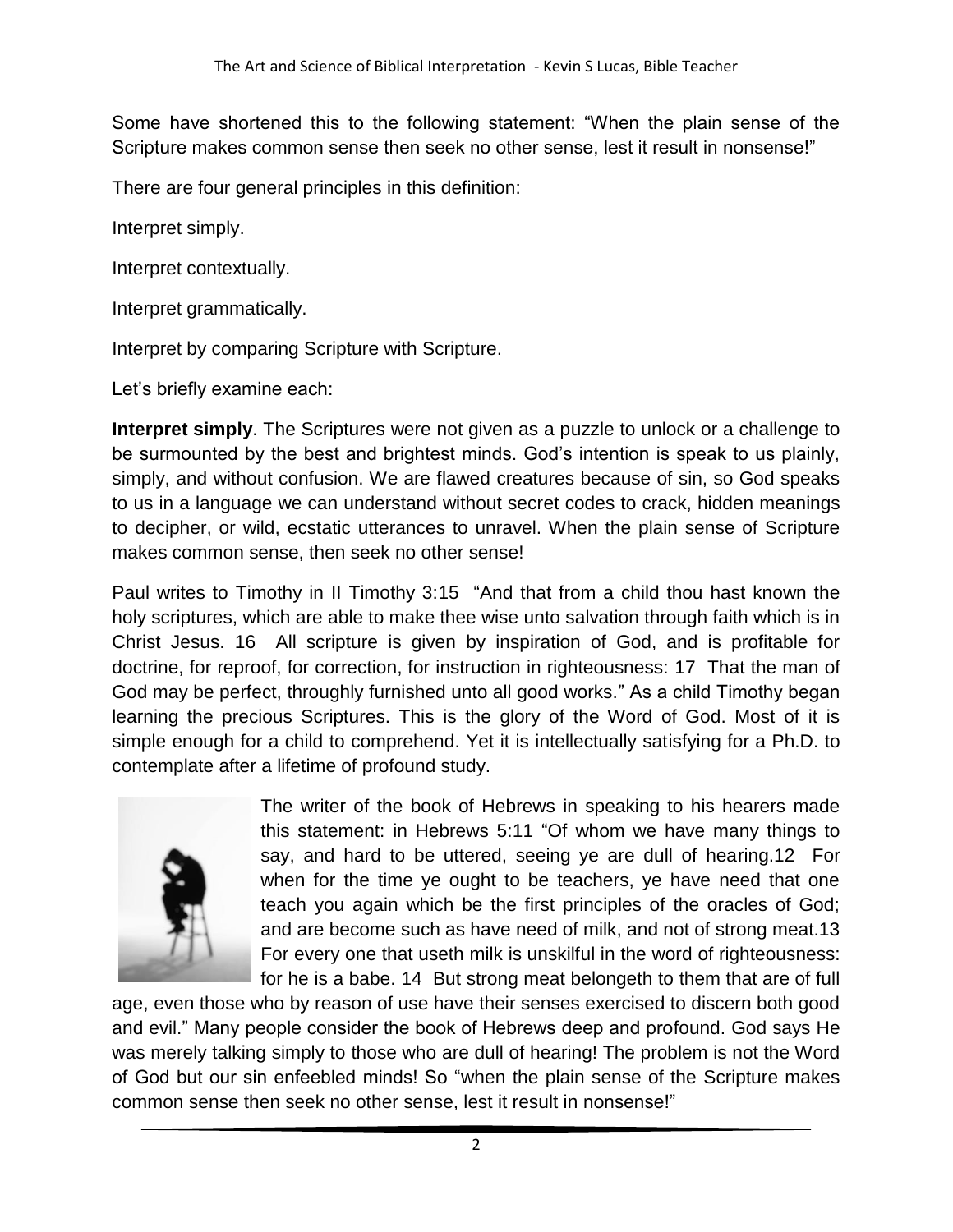**Interpret contextually**. The Bible is made up of sixty-six separate books divided into two Testaments but it is ONE BOOK! Verses must be interpreted according to their immediate context (surrounding verses) and in view of their wider context (i.e. the paragraph and the book). In order to truly understand and interpret the Scriptures correctly we must answer some basic questions: What was the stated purpose of the author of the passage in writing his Epistle? What is the

general theme of his epistle? Where does the passage fit into his argument? What was he arguing in the previous passage? What is he talking about? Why is he talking about it? To whom is he talking? When is he writing these things? What else does the Scripture say on this subject?

Let me illustrate what I mean by this. Paul wrote the following words in I Corinthians 14:34: "Let your women keep silence in the churches: for it is not permitted unto them to speak; but they are commanded to be under obedience, as also saith the law." From this, and similar statements you might get the idea that Paul had a problem with women! But a careful reading of the context of this passage reveals that Paul is prohibiting the practice of women speaking in tongues. Like their early New Testament counterparts, if women were removed from the modern tongues movement, it would cease to exist! So this is not a prohibition against women singing or speaking or teaching…the context is clear, they cannot speak in tongues!



**Interpret grammatically**. When we interpret Scripture, we must determine the exact meaning of specific words according to their linguistic usage and connection with the other words around them. If we believe in the verbal inspiration of the Scriptures, then what we are after is not simply the thought conveyed, but the

actual wording used by the human author of the Scriptures by the inspiration of the Holy Spirit of God. For example, pay close attention to the these two Scriptures. Exodus 3:6 "Moreover he said*, I am the God of thy father, the God of Abraham, the God of Isaac, and the God of Jacob*. And Moses hid his face; for he was afraid to look upon God." Now note what Jesus does with it in Mark 12:26 "And as touching the dead, that they rise: have ye not read in the book of Moses, how in the bush God spake unto him, saying**, I am the God of Abraham, and the God of Isaac, and the God of Jacob**? 27 He is not the God of the dead, but the God of the living: ye therefore do greatly err." The Lord Jesus Christ proves the doctrine of the existence of the soul after death with nothing more than the tense of the verb! Not God was the God of Abraham, Isaac and Jacob but IS the God of these men. Though they are dead yet they live on. Grammar is most important!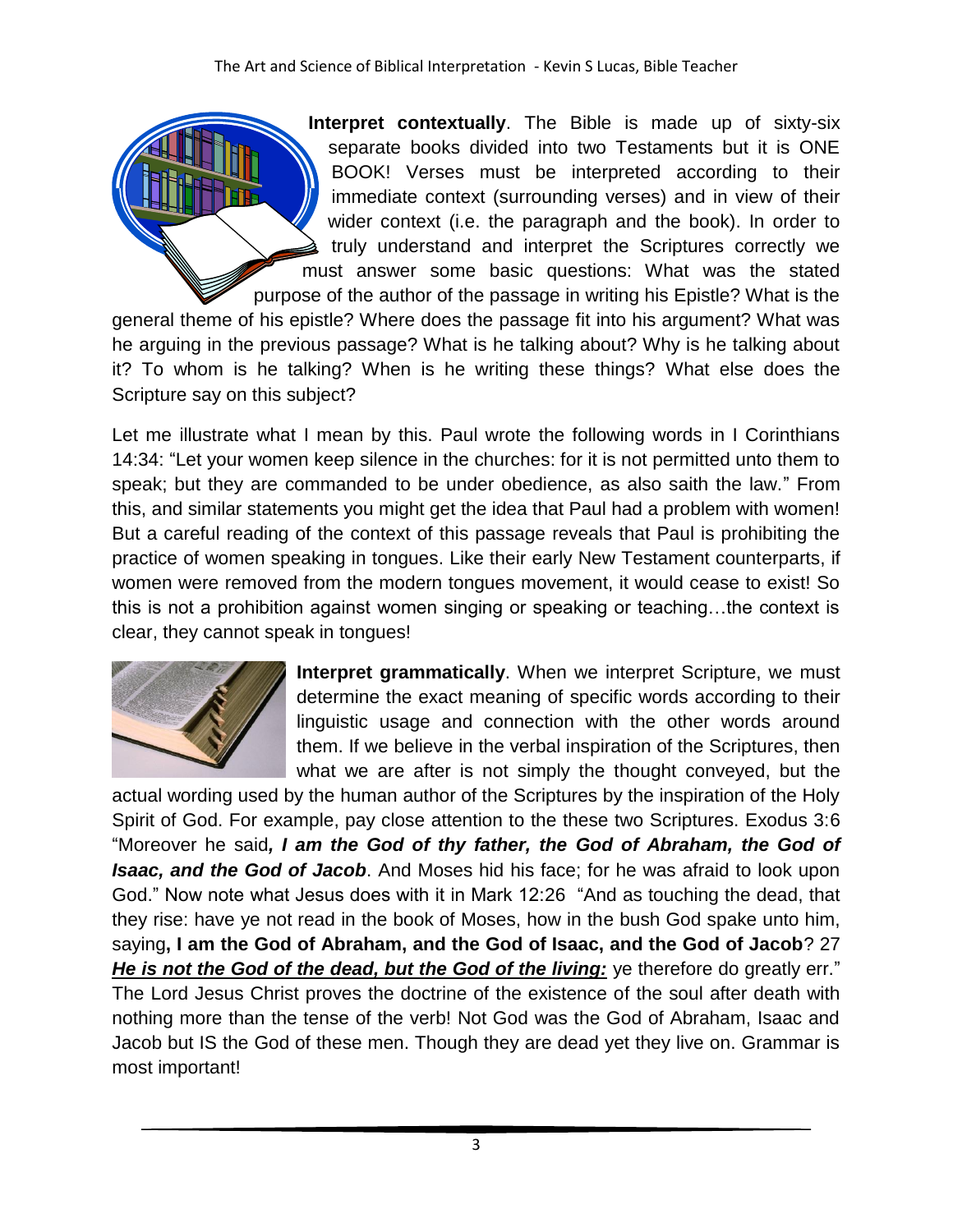

**Interpret by comparing Scripture with Scripture**. 2 Peter 1:20 reminds us that: "Knowing this first, that no prophecy of the scripture is of any private interpretation." By that Peter means, that Scripture needs to be interpreted in the light of Scripture – it cannot be considered by itself or a "private interpretation." The early church was very strong on

comparing Scripture with Scripture. This method, however, became lost with the rise of the Roman Catholic Church and their allegorical interpretation of Scripture. At the Protestant Reformation it was once again discovered and was reinstated as a crucial tool for understanding the Bible. It recognizes the unity of the Scriptures and integrates all Scripture into a single, unified revelation from God. Therefore, a difficult or obscure passage must be interpreted in the light of entire revelation of God on the subject. Here are some examples of people using this method:

- Acts 17:11 "These were more noble than those in Thessalonica, in that they received the word with all readiness of mind, and searched the scriptures daily, whether those things were so."
- Luke 24:44 "And he said unto them, These are the words which I spake unto you, while I was yet with you, that all things must be fulfilled, which were written in the law of Moses, and in the prophets, and in the psalms, concerning me. 45 Then opened he their understanding, that they might understand the scriptures, 46 And said unto them, Thus it is written, and thus it behoved Christ to suffer, and to rise from the dead the third day: 47 And that repentance and remission of sins should be preached in his name among all nations, beginning at Jerusalem."
- I Peter 1:10 "Of which salvation the prophets have enquired and searched diligently, who prophesied of the grace that should come unto you: 11 Searching what, or what manner of time the Spirit of Christ which was in them did signify, when it testified beforehand the sufferings of Christ, and the glory that should follow."

With these general principles in mind, let's turn to some specifics:

## **Specific Principles of Biblical Interpretation**

There are many specific principles but let me mention seven:

1. Consistent Hermeneutics; 2. Recognizing Progressive Revelation; 3. Differentiating between Interpretation and Application; 4. Handling Figurative Language Correctly; 5. The Law of Fulfillment; 6. The Law of Double Reference; and 7. The Principle of Time Relationship.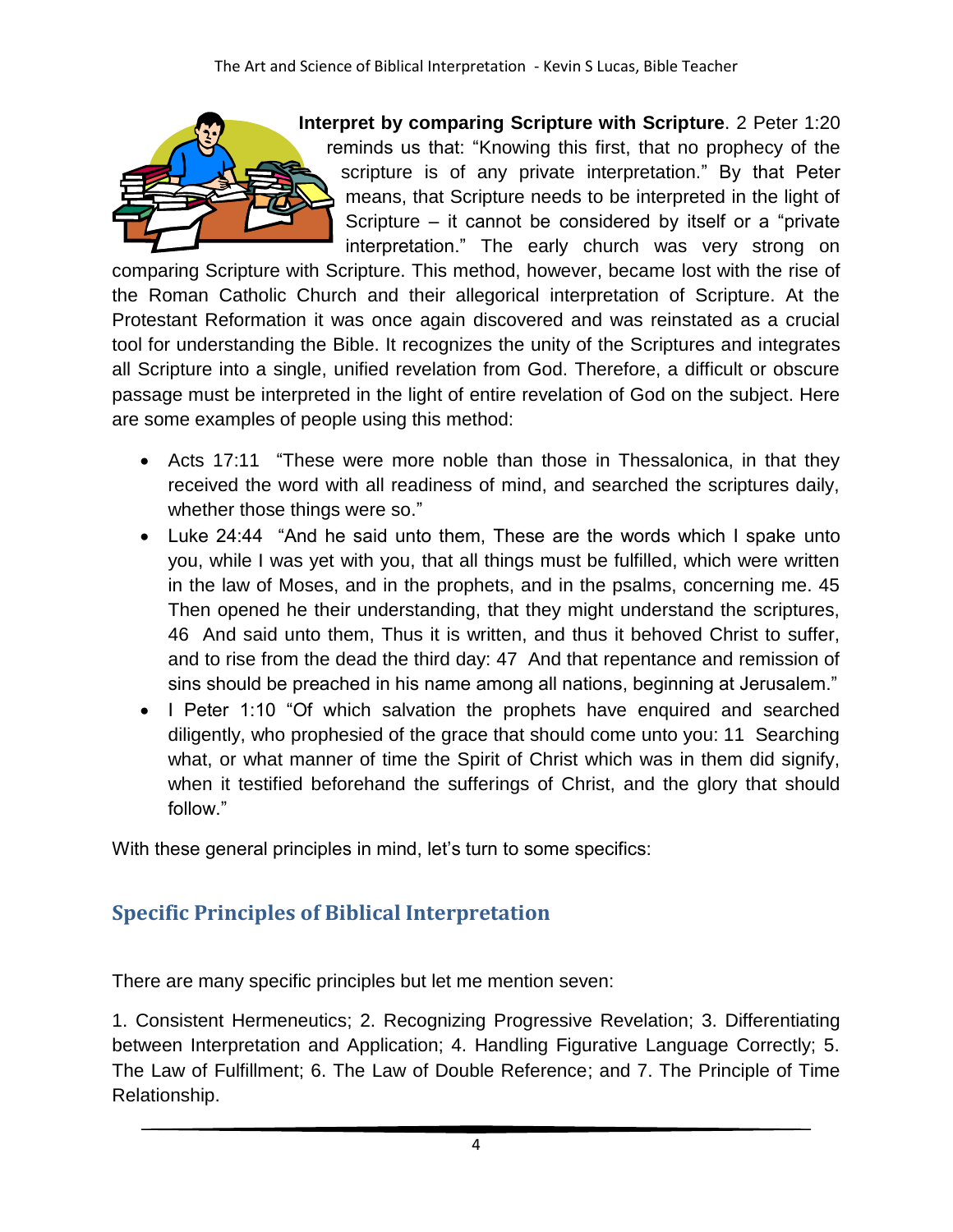

1. **Consistent Hermeneutics**: Prophecy should not be interpreted by a different set of Hermeneutical principles than we use for the rest of the Bible. If we take the narrative or teaching passages literally (and we should unless we have a contextual reason not to), then we should also take the prophetic passages literally! Luke 24:44 "And he said unto them, These are the words which I spake unto you, while I was yet with you, that all things must be fulfilled, which were written in the law of Moses, and in the prophets, and in the psalms, concerning me."

2. **Recognizing Progressive Revelation**: We mentioned earlier that that Scripture should be interpreted in the light of other Scripture or as the Scripture says: reminds us that: "Knowing this first, that no prophecy of the scripture is of any private interpretation." 2 Peter 1:20 What this means is that no prophecy of the Scripture is to



be interpreted without taking into consideration all that God has stated to be true on the subject. We must recognize that the Bible is a PROGRESSIVE REVELATION. This means there is a gradual unfolding of a doctrine throughout the breadth and scope of the Bible itself. The Bible unpacks its truth a little at a time and each new facet adds to our ultimate understanding of the truth without contradicting itself. Examples

might be the DAY of the LORD, the Seed of the WOMAN, the Kingdom, the advents of Messiah etc.

3. **Differentiating between Interpretation and Application**: There is one and only one interpretation of any given passage of Scripture, but there can be a host of legitimate applications. We strive for the correct interpretation, and having found it, we can make the resulting applications. For example, Psalm 122:6 " Pray for the peace of Jerusalem: they shall prosper that love thee." The proper interpretation is that Jerusalem, as the capital of the Jewish Nation, is a fit subject for the prayers of God's people. When we pray for the peace of Jerusalem we are asking for the Jews to be delivered from their enemies and that the Prince of Peace might reign in their city. On the basis of the Abrahamic Covenant we know to bless this people is to be blessed of the Lord. However, we can make a great number of applications of this verse including the nature of believing prayer.

4. **Handling Figurative Language Correctly**: Figures of Speech are legitimate grammatical tools to express literal meanings. (For in depth look at the use of figurative language in the Bible see my Bible study on the "Figures of Speech in the Bible.") Fine distinctions can and must be drawn. For example, there are times that Premillennialism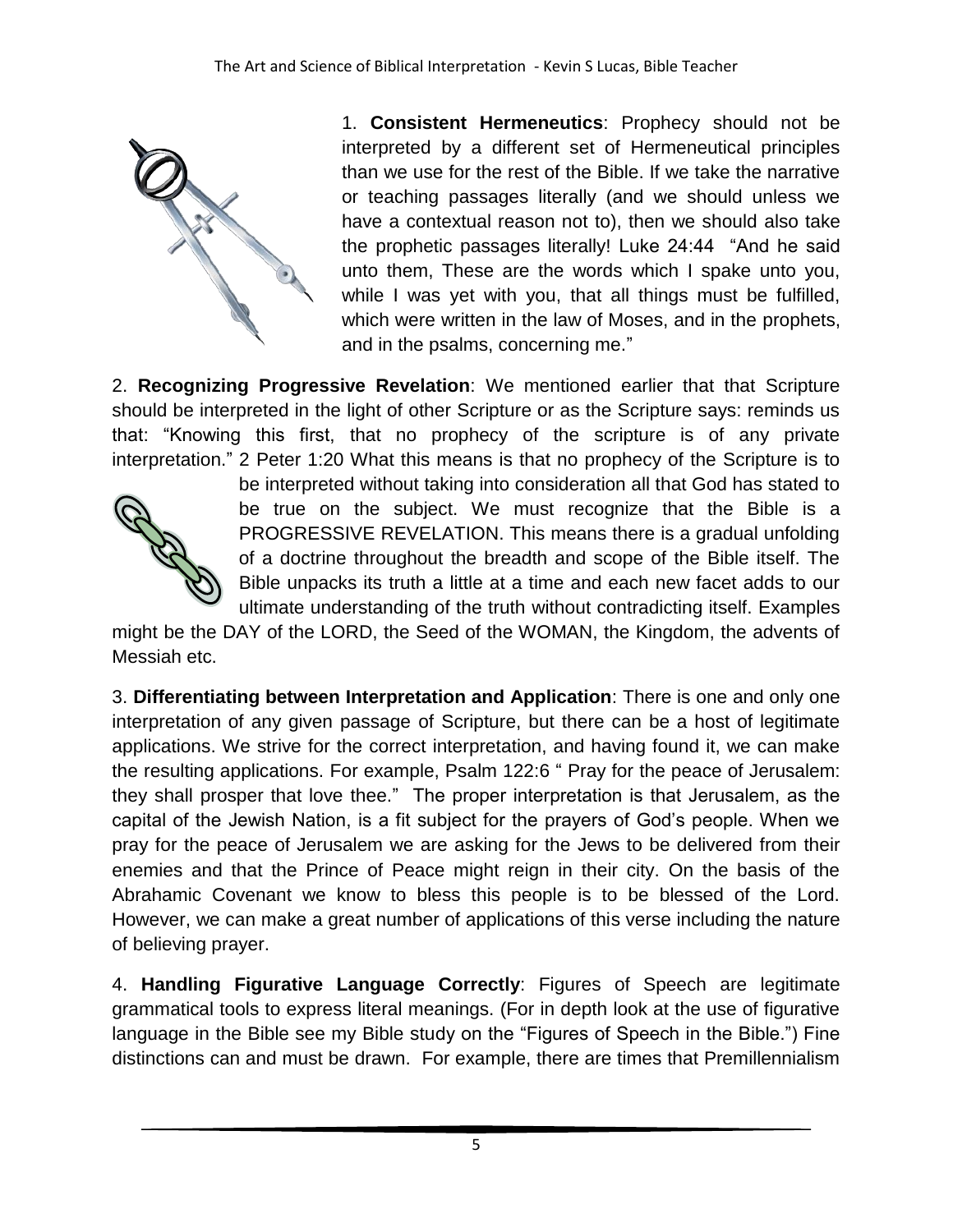teaches that Israel pictures the church, but the CHURCH never REPLACES Israel in the plan of God. (i.e. Israel in the wilderness cf. I Corinthians 10:1-11.)



5. **The Law of Fulfillment**: The logical and Scriptural way to discover how God will fulfill the Scripture in the future is to look at how He fulfilled it in the past. If the great number of prophecies concerning the first advent of Christ were all literally fulfilled, then how can we argue that the prophecies of His second advent should be spiritualized or allegorical? Luke 24:44 "And he said unto them, These are the words which I spake unto you, while I was yet with you, that all

things must be fulfilled, which were written in the law of Moses, and in the prophets, and in the psalms, concerning me. 45 Then opened he their understanding, that they might understand the scriptures, 46 And said unto them, Thus it is written, and thus it behoved Christ to suffer, and to rise from the dead the third day: 47 And that repentance and remission of sins should be preached in his name among all nations, beginning at Jerusalem."

6. **The Law of Double Reference**: Often a prophecy of the Scripture will have a double



fulfillment. One fulfillment is generally rather local and immediate while the other may be distant and long term. This is surely one of the marks of the true Scriptures and their divine inspiration. For example, at the conception of the Lord Jesus Christ, the angel announces in Luke 1:32: "He shall be great, and shall be called the Son of the Highest: and the Lord God shall give unto him the throne of his father David:"

Now we know that these things were true in the first advent of the Lord Jesus Christ, but they won't be universally recognized until His Second Advent. The Psalms are filled with this kind of double reference. The full explanation cannot be found in the experience of David, but are later fulfilled completely in Christ ( i.e. Psalm 22). Let's be clear about this point, double reference is clearly literal fulfillment and is thus completely consistent with the basic rules of Biblical interpretation.

7. **The Principle of Time Relationship**: In this feature of inspiration two or more events of similar character may be described in the same passage. For example, Rachel weeping for her children is a prophecy that applies to both the Babylonian Captivity of the Jews and the slaughter of the innocents that the time of the birth of Christ: "Thus saith the LORD; A voice was heard in Ramah, lamentation, and bitter weeping; Rahel weeping for her children refused to be comforted for her children, because they were not. of Christ." Jeremiah 31:15 " The word that came to Jeremiah from the LORD, after